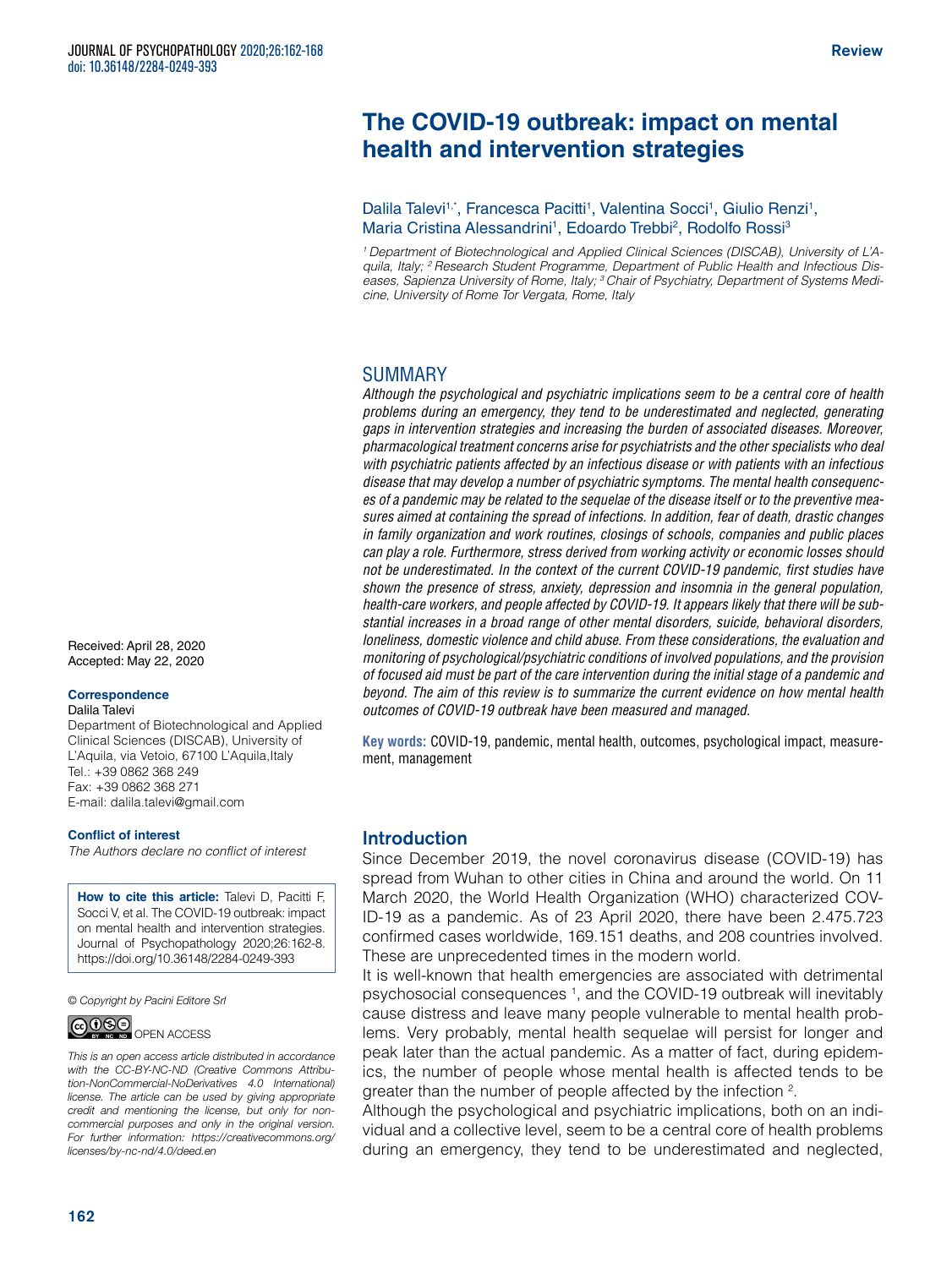generating gaps in intervention strategies and increasing the burden of associated diseases  $3,4$ . From these considerations, the evaluation and monitoring of psychological/psychiatric conditions of involved populations, and the provision of focused aid must be part of the care intervention during the initial stage of a pandemic and beyond.

The mental health consequences of a pandemic may be related to the sequelae of the disease itself<sup>5</sup> or to the preventive measures aimed at containing the spread of infections <sup>6</sup>, such as quarantine or social distancing. In addition, fear of death, drastic changes in family organization and work routines, closings of schools, companies and public places can play a role. Furthermore, stress derived from working activity, as in the case of health professionals <sup>7</sup>, or economic losses <sup>8</sup> should not be underestimated.

In the context of the current COVID-19 pandemic, first studies have shown the presence of stress 9-12,14-16,18,21- 23, anxiety 9,13-16,19,21-23, depression 9,13,14,16,17,19,20-23 and insomnia <sup>10,14,16,21-23</sup> in the general population, health-care workers, and people affected by COVID-19. It appears likely that there will be substantial increases in a broad range of other mental disorders, suicide, behavioral disorders as substance use, loneliness, domestic violence and child abuse, as we learned from previous largescale disasters 1,24.

We have to keep in mind that specific groups are especially vulnerable, for example, older adults, children, pregnant women, persons in detention, people with preexisting psychiatric or clinical conditions, infected patients and their family members 25.

Strategies against stressful factors during a health emergency must be developed and implemented, at the individual and community level <sup>26</sup>. Mental healthcare organizations and public health institutions are now releasing practical guidelines on taking care of mental health and well-being <sup>27-31</sup>, but evidence of efficacy is needed for the future.

Last but not least, pharmacological treatment concerns arise for psychiatrists and the other specialists who deal with psychiatric patients infected with COVID-19 or with patients with COVID-19 infection that may develop a number of psychiatric symptoms 32. The most pressing question for doctors on the front-line of anti-COVID-19 is how to choose the appropriate psychotropic drug in combination with the recommended or proposed medicines, which include antiviral, antiretrovirals, antimalarials and drugs for the treatment of rheumatoid arthritis 33. The combination of anti-COVID-19 and psychotropic drugs should be considered in the context of potential drug interactions. Most antipsychotic and antiviral drugs utilize cytochrome P450 enzymes for their metabolism. Monoclonal antibodies used for rheumatoid arthritis (i.e., tocilizumab) indirectly increase cytochrome P450 (CYP) enzymes levels through the lowering of IL-6 levels <sup>34</sup>. Special caution should be taken with benzodiazepines as most of them are substrates of various CYP enzymes. In this context, antidepressants, antipsychotic, benzodiazepines and anticonvulsants having minimal P450 interactions should be preferred (i.e., citalopram, escitalopram, olanzapine, lorazepam, valproate) <sup>32</sup>. Regarding other substances such as tobacco, drugs for treatment of alcoholism, it would be expected that some interactions may occur, as they are metabolized by several CYP enzymes 32,34. Furthermore, it must be paid attention to the drug-induced QT prolongation or the lowering of seizure threshold due to chloroquine and hydroxychloroquine 34.

As it has been pointed out, challenges to address from a psychiatric perspective are far-reaching. In the following sections we will summarize the current evidence on how mental health outcomes of COVID-19 pandemic have been measured and managed.

# How to measure the mental health outcomes of the COVID-19 pandemic

From January until now, dozens of studies have been published on the psychological impact of the COVID-19 outbreak and others are still on-going. Given the measure recommending to minimize face-to-face interaction, the usual conduction of surveys with paper questionnaires has been not possible. Hence, researchers designed online surveys, through which data were electronically collected. These studies <sup>9-22</sup> leveraged online openly accessible platforms to invite people to complete questionnaires or used mobile phone app-based questionnaires or phone interviews. Another study <sup>35</sup> used the sampling and analysis of the Weibo (i.e., Chinese social network) posts from active Weibo users, through the approach of Online Ecological Recognition (OER). Convenience and snowball sampling strategy were used. In spite of the inherent limitations of online surveys, the present restrictive measures would have not allowed the enrollment of large samples in specific sampling timeframe as pandemic peaks. The main weaknesses of these studies included information and selection bias. It is possible the surveys did not reach underdeveloped areas due to limited technology availability and omitted people who are not comfortable using technology and the Internet, or who are not on social networks. Anyway, it is likely that these uncommon times will legitimize this research methodology. Preliminary findings call for future research having to overcome multiple methodological obstacles in order to reach useful results.

Most studies focusing on mental health outcomes of COVID-19 pandemic have used self-report question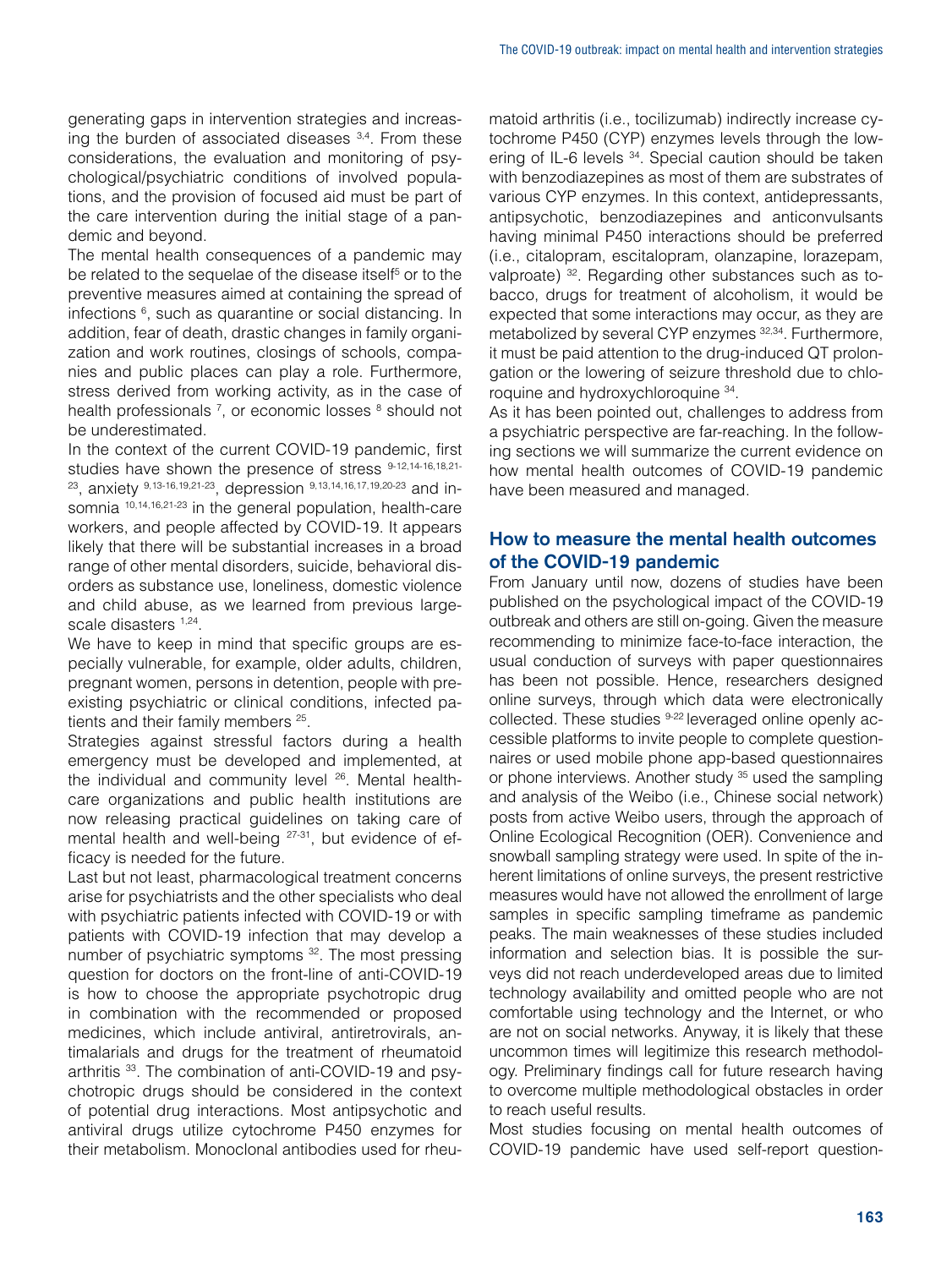naires 9-22. Anxiety, depression, post-traumatic stress symptoms, and insomnia have been the most often explored psychopathological states 9-22. Among questionnaires, some were well-known, standardized and validated instruments, whereas others were Chinese tools or "ad hoc" designed measures, thus limiting the generalizability of results. We report below the more often administered questionnaires in current published researches, and besides, three new assessment tools proposed for psychological outcomes related to COVID-19.

#### Measure for anxiety: Generalized Anxiety Disorder **Questionnaire**

The 7-item Generalized Anxiety Disorder Scale (GAD-7) is one of the most widely used instruments for the detection and screening of anxiety disorders. It is a self-report questionnaire rated on a 4-point Likert scale, ranging from 0 to 21. The total score is generally interpreted as follows: normal (0-4), mild anxiety (5-9), moderate anxiety (10-14), and severe anxiety (15-21)  $36$ .

#### Measure for depression: Patient Health Questionnaire

The 9-item Patient Health Questionnaire (PHQ-9) is a self-report measure for the screening, diagnosis, monitoring and measurement of severity of depression. PHQ-9 comprises nine depressive symptoms, rated on a 4-point Likert scale, ranging from 0 to 27. The total score is generally categorized as follows: minimal/no depression (0-4), mild depression (5-9), moderate depression (10-14), or severe depression (15-21) <sup>37</sup>.

## Measure for stress and post-traumatic stress symptoms: Impact of Event Scale – Revised (IES-R)

The Impact of Event Scale – revised is a 22-item self-report questionnaire used to assess the extent of traumatic stress including trauma-related distressing memories and persistent negative emotions resulting from a traumatic event. It is rated on a 5-point Likert scale, ranging from 0 to 88. The total score is categorized as follows: subclinical distress (0-8), mild distress (9-25), moderate distress (26-43), and severe distress (44-88) 38.

#### Measure for insomnia: Insomnia Severity Index

The Insomnia Severity Index (ISI) is a 7-item self-report questionnaire assessing the nature, severity and impact of insomnia, rated on a 5-point Likert scale, ranging from 0 to 28. The total score is categorized as follows: no clinically significant insomnia (0-7); subthreshold insomnia (8-14); moderate clinical insomnia (15-21); severe clinical insomnia (22-28) 39.

## The Fear of COVID-19 Scale (FCV-19S)

It is a 7-item scale developed to assess the fear of coronavirus. The items were constructed based on extensive review of existing scales on fears, expert evaluations, and participant interviews. The target population of the validation study was the general Iranian population  $(n = 717)$ . It has shown good psychometric properties. It is rated on a 5-point Likert scale, ranging from 7 to 35. The higher is the score, the greater is the fear of COVID-19. The original authors suggest the FCV-19S as a reliable and valid measure of fear of COVID-19 among the general population 40.

#### Coronavirus Anxiety Scale (CAS)

It is a 5-item scale developed to identify cases of dysfunctional anxiety associated with the COVID-19 crisis. A pool of 20 candidate items was created based on the psychology of fear and anxiety literature, then factor analyses identified items related to distressing physical symptoms associated with coronavirus fear and anxiety. The target population of the validation study was of 775 adults with a heterogenous ethnicity. It has shown good psychometric properties. It is rated on a 5-point time anchored scale, ranging from 0 to 20. The higher is the score, the greater is the level of anxiety  $41$ .

#### COVID-19 Peritraumatic Distress Index (CPDI)

It is a self-report questionnaire designed *ad hoc* to assess psychological distress during the COVID-19 pandemic. The CPDI measures the frequency of anxiety, depression, specific phobias, cognitive change, avoidance and compulsive behaviour, physical symptoms and loss of social functioning in the past week. Range is from 0 to 100. The total score is categorized as follows: mild to moderate distress (28-51), severe distress  $(≥ 52)$ . The content validity of the CPDI was verified by psychiatrists from the Shanghai Mental Health Center. The Cronbach's alpha of CPDI is  $0.95$  ( $p < 0.001$ ) in the original study 11.

# How to manage the mental outcomes of the COVID-19 pandemic

The world was unprepared for facing a pandemic although health emergencies are part of human history; as a result, there were no universal protocols or guidelines for the most effective psychosocial support practices 42. During the initial stage of COVID-19 outbreak, the National Health Commission of China has published several guideline documents focusing on notification of principles for emergency psychological crisis intervention and guidelines for psychological assistance hotlines <sup>43</sup>; subsequently, other reports on local mental health care strategies have been published 25,44-46. Since previous evidence refers only to specific situations 47, more comprehensive emergency guidelines for such scenarios are needed.

Strategies against the negative impacts of this pandemic must include plans for addressing mental health issues for the public <sup>26</sup>, the health-care professionals <sup>48</sup>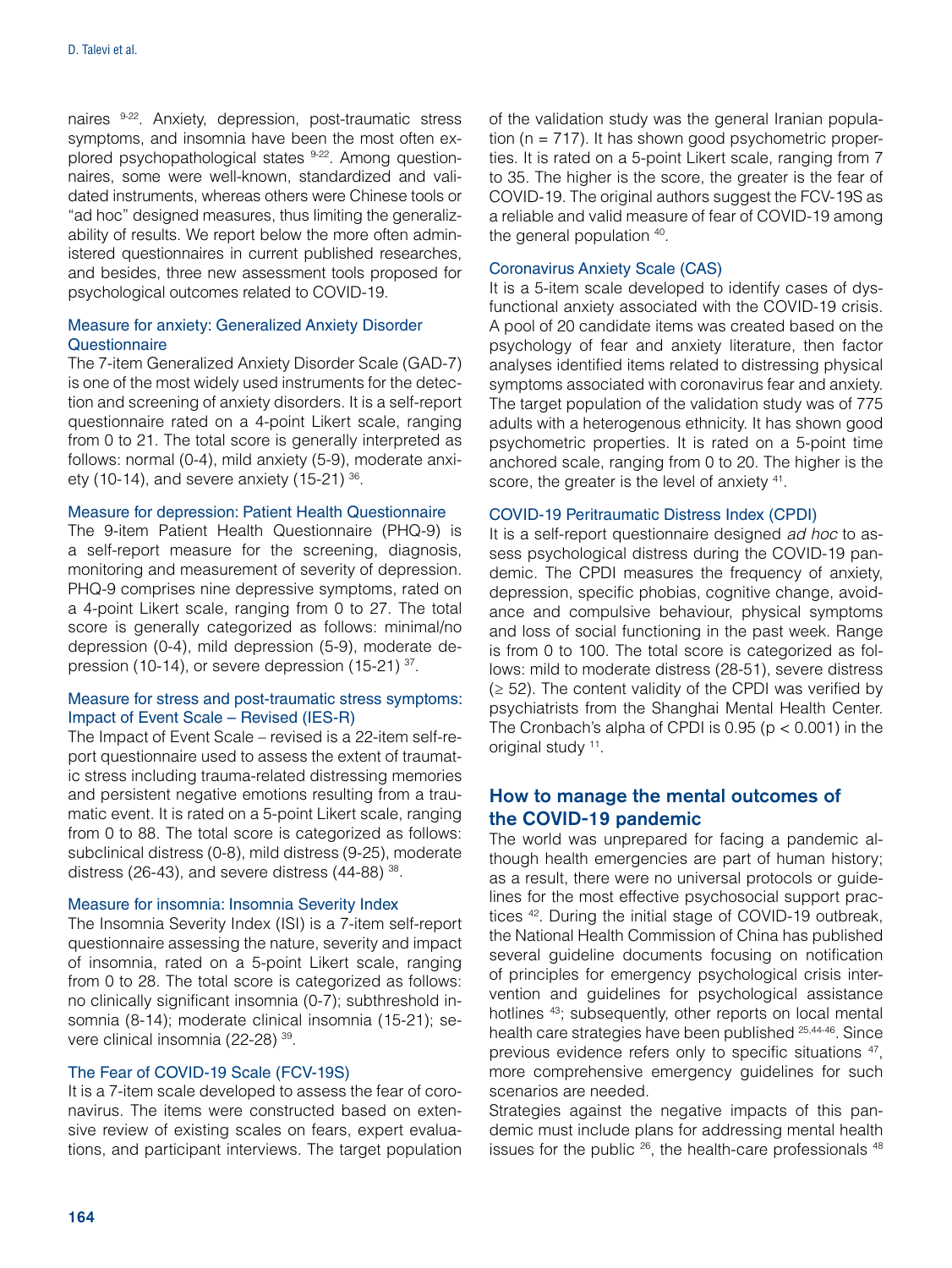and the other vulnerable sub-populations, such as people with preexisting psychiatric conditions 49, patients affected by COVID-19<sup>5</sup>, pregnant women<sup>50</sup>, older adults <sup>51</sup>, children <sup>52</sup> and people in detention <sup>53</sup>. Public health surveillance during and after this pandemic must include plans for mental health surveillance to allow for an adequate response to the anticipated mental health issues 54.

Some general steps can be taken to face the inevitable mental health consequences of this pandemic: designing plans to contrast the loneliness and boredom due to social isolation, giving people as much information as possible and providing adequate supplies 6,55. The institution of multidisciplinary mental health teams and the establishment of secure services for psychological counseling, with improved access for disadvantaged people, are also suggested <sup>25</sup>. Further, it is critical having in place mechanisms for surveillance, reporting, and intervention for suicide 56, and besides, for domestic violence and child abuse episodes that may increase because of forced cohabitation at home 55.

Particular efforts must be directed to vulnerable populations with the provision of targeted interventions. For example, health-care workers <sup>48</sup> could benefit from a continuous monitoring of psychological status, from a pre-job training on how to relax properly and on how to deal with uncooperative patients, or from the presence in hospitals of a place for rest where temporarily isolate themselves from their family if they get infected. As regards people affected by COVID-19<sup>5</sup>, interventions should be based on a comprehensive assessment of risk factors leading to psychological issues, including poor mental health before a crisis, bereavement, injury to self or family members, life-threatening circumstances, panic, separation from family and low household income. Tele-counseling for pregnancy care and teletriage should be established for helping pregnant women during pregnancy, childbirth and postpartum 50. The combination of online psychological intervention and face-to-face counselling should be widely adopted in psychiatric hospitals; crowded wards with shared dining and bathroom spaces should be reorganized into spaces where social distancing can be respected; the communication, for example through smartphones, between inpatients and their families should be facilitated to alleviate the stress and negative emotions caused by isolation and loneliness 49. The use of online counselling tools to preserve continuity in provision of mental health care, the respect of preventive measures and the reorganization of spaces are suggested as well in detention facilities 53. Regarding children, specific response to the mental distress should include pediatric health-care workers formal training and the use of rapid screening tools to facilitate the early identification of children's mental health problems. In addition, children's access to mental health services has to be improved and evidence-based guidelines to help mental health professionals and parents cope with pandemic-related mental health problems in children are requested <sup>52</sup>. Special attention should be paid to older adults who are at greater risk for death due to COVID-19. Family, and health policy makers should protect this population from contact with the pathogen, and provide social, emotional and practical support. Further, the elderly need help accessing online mental health services, using smartphones and adhering to clinical and psychiatric medication 51.

Practical suggestions for the public on how to organize time and manage physical and mental health, provided by mental health-care organizations and public health institutions 27-31, include: managing media consumption and accessing information which allow us to protect ourselves and our loved ones; doing daily exercise activities; setting up regular phone calls or video conferences with family, friends, and colleagues in order to bridge the gaps brought on by social distancing.

A new psychological crisis intervention model is developing worldwide given the recommendation to minimize face-to-face interaction: digital psychiatry (i.e., online mental health services) and virtualized treatment approaches via telemedicine have been widely adopted in China 57 and health-care planners worldwide are drawing from China's experiences 44-46,58-60. Telemedicine is a method of providing health-care services through the use of innovative technologies; it consists of activities involving two-way, real time interactive communication between the patient and the physician or practitioner at distant sites 61. It leverages video consultations, interactive apps with audio and video capabilities, telephone calls or email allowing for synchronous provider-to-provider encounters. Therefore, at a time when physical meetings are discouraged, online psychological counselling services is a valid option  $60,62,63$ .

Digital psychiatry, that is the delivery of care via technology platforms, is proposed to address the lack of access to psychiatric services and includes artificial intelligence, telepsychiatry and an array of new technologies, like internet-based computer-aided mental health tools and services: for example, mental health education with communication programmes and psychological self-help intervention systems. These tools and means should be utilized as an important part of the whole package of measures to mitigate negative mental health effects of the global coronavirus pandemic 64.

Despite there are a number of recommendations and challenges to take into account in developing and implementing a digital health/telemedicine 65,66, there is evidence for the positive impact of digital devices in peoples' lives: younger patients not only are very com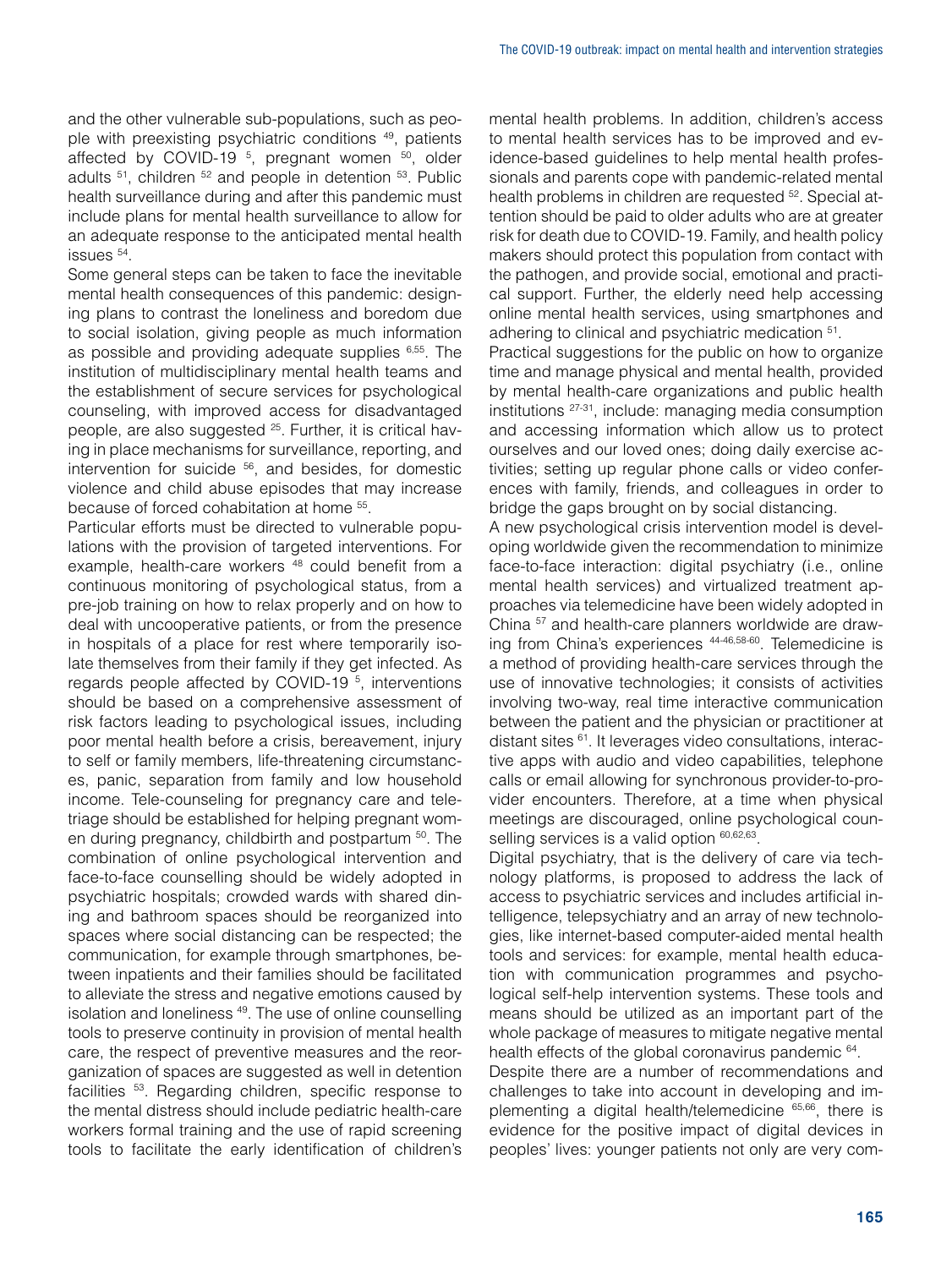fortable with this modality, but also sometimes prefer it to in-person interventions 67-70; therapeutic alliance is maintained 67-70. Nevertheless, drawbacks of digital engagement and communication are reported and disparities in computer and highspeed internet access that must be addressed in the future 67. Further, we must keep in mind that introducing telemedicine is a complex change that disrupts long established processes and routines. The implementation process is likely to be difficult and resource intensive 68. For instance, in Italy, lack of the necessary hardware and technical resources in hospitals have limited the capabilities to deliver telemedicine, although all 20 regions had implemented national telemedicine guidelines as of 2018 59,71.

## **Conclusions**

Fear, anxiety, depression and post-traumatic stress were common psychological symptoms reported across global disasters, both natural and man-made ones 1,6,72. Underlying reasons for these symptoms maybe include disruptions in daily routine due to restrictive measure, social isolation, job loss and worries for financial security, their loved ones' well-being, the treatment process, and information pertaining to the disease. Health-care workers, people with preexisting psychiatric conditions, pregnant women, older adults, children and people in detention are examples of vulnerable subpopulations at risk of further distress given their specific condition 48-53. Therefore, in addition to efforts at various levels to prevent the spread of the disease, the psychological crisis intervention should be formally integrated into public health preparedness and emergency response plans, as well as part of the Government actions 25,26; moreover, evidence-based recommendations for taking care of mental health and well-being should be made accessible and usable for the public. Strategies against psychological distress should consist of actions aimed at helping infected and quarantined patients, as well as interventions targeting the general population and the groups at higher risk of mental health impairment 25,26,57. Telemedicine and digital psychiatry are the future of medicine in the context of global disasters and health emergency  $^{69}$ , but improvements are necessary  $^{67,68}$ .

#### **References**

- Taylor S. The psychology of pandemics: preparing for the next global outbreak of infectious disease. Newcastle upon Tyne: Cambridge Scholars Publishing 2019.
- Reardon S. Ebola's mental-health wounds linger in Africa. Nature 2015;519:13-4. [htt](https://doi.org/10.1038/519013a)[ps://doi.org/10.1038/519013a](https://doi.org/10.1038/519013a)
- Tucci V, Moukaddam N, Meadows J, et al. The forgotten plague: psychiatric manifestations of ebola, zika, and emerging infectious diseases. J Glob Infect Dis 2017;9:151-6.
- Morens DM, Fauci AS. Emerging infectious diseases: threats to human health and global stability. PLoS Pathog 2013;9:e1003467.
- <sup>5</sup> Duan L, Zhu G. Psychological interventions for people affected by the COVID-19 epidemic. Lancet Psychiatry 2020;7:300-2. [htt](https://doi.org/10.1016/S2215-0366(20)30073-0)[ps://doi.org/10.1016/S2215-0366\(20\)30073-](https://doi.org/10.1016/S2215-0366(20)30073-0) [0](https://doi.org/10.1016/S2215-0366(20)30073-0)
- <sup>6</sup> Brooks SK, Webster RK, Smith LE, et al. The psychological impact of quarantine and how to reduce it: rapid review of the evidence. Lancet 2020;395:912-20. [https://](https://doi.org/10.1016/S0140-6736(20)30460-8) [doi.org/10.1016/S0140-6736\(20\)30460-8](https://doi.org/10.1016/S0140-6736(20)30460-8)
- <sup>7</sup> World Health Organization. Mental health considerations during COVID-19 outbreak. Geneva: World Health Organization 2020.
- Ayittey FK, Ayittey MK, Chiwero NB, et al. Economic impacts of Wuhan 2019-nCoV on China and the world. J Med Virol

2020;92:473-5. [https://doi.org/10.1002/](https://doi.org/10.1002/jmv.25706) [jmv.25706](https://doi.org/10.1002/jmv.25706)

- Wang C, Pan R, Wan X, et al. Immediate psychological responses and associated factors during the initial stage of the 2019 coronavirus disease (COVID-19) epidemic among the general population in China. Int J Env. Res Public Heal 2020;17.pii:E1729. <https://doi.org/10.3390/ijerph17051729>
- <sup>10</sup> Liu N, Zhang F, Wei C, et al. Prevalence and predictors of PTSS during COVID-19 outbreak in China hardest-hit areas: gender differences matter. Psychiatry Res 2020;287:112921. [https://doi.org/10.1016/j.](https://doi.org/10.1016/j.psychres.2020.112921) [psychres.2020.112921](https://doi.org/10.1016/j.psychres.2020.112921)
- <sup>11</sup> Qiu J, Shen B, Zhao M, et al. A nationwide survey of psychological distress among Chinese people in the COVID-19 epidemic: implications and policy recommendations. Gen Psychiatr 2020;33:e100213. [htt](https://doi.org/10.1136/gpsych-2020-100213)[ps://doi.org/10.1136/gpsych-2020-100213](https://doi.org/10.1136/gpsych-2020-100213)
- Zhang Y, Ma ZF. Impact of the COVID-19 pandemic on mental health and quality of life among local residents in Liaoning province, China: a cross-sectional study. Int J Environ Res Public Health 2020;17. pii: E2381. [https://doi.org/10.3390/ijer](https://doi.org/10.3390/ijerph17072381)[ph17072381](https://doi.org/10.3390/ijerph17072381)
- <sup>13</sup> Cao W, Fang Z, Hou G, et al. The psychological impact of the COVID-19 epidemic on college students in China. Psychiatry Res 2020;287:112934. [https://doi.](https://doi.org/10.1016/j.psychres.2020.112934) [org/10.1016/j.psychres.2020.112934](https://doi.org/10.1016/j.psychres.2020.112934)
- Lai J, Ma S, Wang Y, et al. Factors associ-

ated with mental health outcomes among health care workers exposed to coronavirus disease 2019. JAMA Netw Open 2020;3:e203976. [https://doi.org/10.1001/](https://doi.org/10.1001/jamanetworkopen.2020.3976) [jamanetworkopen.2020.3976](https://doi.org/10.1001/jamanetworkopen.2020.3976)

- <sup>15</sup> Huang JZ, Han MF, Luo TD, et al. Mental health survey of 230 medical staff in a tertiary infectious disease hospital for COVID-19. Chin Ind Hyg Occup Dis 2020;38:e001. [https://doi.org/10.3760/](https://doi.org/10.3760/cma.j.cn121094-20200219-00063) [cma.j.cn121094-20200219-00063](https://doi.org/10.3760/cma.j.cn121094-20200219-00063)
- Kang L, Ma S, Chen M, et al. Impact on mental health and perceptions of psychological care among medical and nursing staff in Wuhan during the 2019 novel coronavirus disease outbreak: a crosssectional study. Brain Behav Immun 2020;pii:S0889-1591(20)30348-2. [https://](https://doi.org/10.1016/j.bbi.2020.03.028) [doi.org/10.1016/j.bbi.2020.03.028](https://doi.org/10.1016/j.bbi.2020.03.028)
- Cao J, Wei J, Zhu H, et al. A Study of basic needs and psychological wellbeing of medical workers in the fever clinic of a tertiary general hospital in Beijing during the COVID-19 outbreak. Psychother Psychosom 2020:1-3. [https://doi.](https://doi.org/10.1159/000507453) [org/10.1159/000507453](https://doi.org/10.1159/000507453)
- <sup>18</sup> Bo HX, Li W, Yang Y, et al. Posttraumatic stress symptoms and attitude toward crisis mental health services among clinically stable patients with COVID-19 in China. Psychol Med 2020;1-7[.https://doi.](https://doi.org/10.1017/S0033291720000999) [org/10.1017/S0033291720000999](https://doi.org/10.1017/S0033291720000999)
- <sup>19</sup> Zhao Q, Hu C, Feng R, et al. Investigation of the mental health of patients with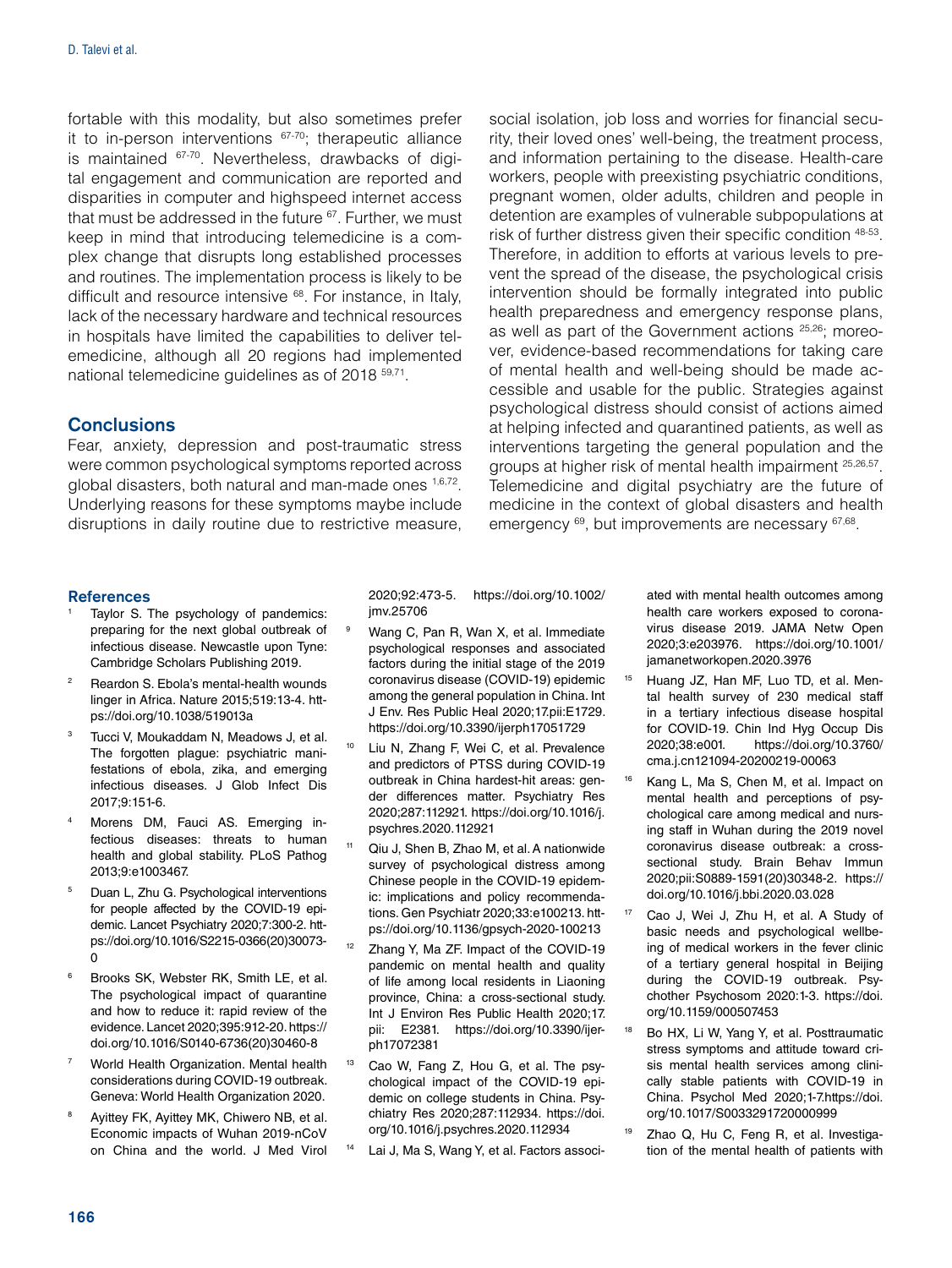novel coronavirus pneumonia. Chin J Neurol 2020;53. [https://doi.org/10.3760/](https://doi.org/10.3760/cma.j.cn113694-20200220-00102) [cma.j.cn113694-20200220-00102](https://doi.org/10.3760/cma.j.cn113694-20200220-00102)

- <sup>20</sup> Nguyen HC, Nguyen MH, Do BN, et al. People with suspected COVID-19 symptoms were more likely depressed and had lower health-related quality of life: the potential benefit of health literacy. J Clin Med 2020;9.pii:E965. [https://doi.](https://doi.org/10.3390/jcm9040965) [org/10.3390/jcm9040965](https://doi.org/10.3390/jcm9040965)
- <sup>21</sup> Rossi R, Socci V, Talevi D, et al. COV-ID-19 pandemic and lockdown measures impact on mental health among the general population in Italy. An N=18147 web-based survey. medRxiv 2020.04.09.20057802. [https://doi.](https://doi.org/10.1101/2020.04.09.20057802) [org/10.1101/2020.04.09.20057802](https://doi.org/10.1101/2020.04.09.20057802)
- <sup>22</sup> Rossi R, Socci V, Pacitti F, et al. Mental health outcomes among frontline and second-line health care workers during the coronavirus disease 2019 (COVID-19) pandemic in Italy. JAMA Netw Open 2020;3:e2010185. https://doi.org/10.1001/ jamanetworkopen.2020.10185
- <sup>23</sup> Talevi D, Socci V, Carai M, et al. Mental health outcomes of the COVID-19 pandemic. Riv Psichiatr 2020;55:137-44. https://doi.org/10.1708/3382.33569
- <sup>24</sup> Dell'Osso L, Carmassi C, Stratta P, et al. Maladaptive behaviours after catastrophic events: the contribute of a "spectrum" approach to post-traumatic stress disorders. Heroin Addict Relat Clin Probl 2012;14:49-56.
- <sup>25</sup> Xiang YT, Yang Y, Li W, et al. Timely mental health care for the 2019 novel coronavirus outbreak is urgently needed. Lancet Psychiatry 2020;7:228-9. [https://doi.](https://doi.org/10.1016/S2215-0366(20)30046-8) [org/10.1016/S2215-0366\(20\)30046-8](https://doi.org/10.1016/S2215-0366(20)30046-8)
- <sup>26</sup> Ornell F, Schuch JB, Sordi AO, et al. "Pandemic fear" and COVID-19: mental health burden and strategies. Braz J Psychiatry 2020;pii:S1516-44462020005008201. [htt](https://doi.org/10.1590/1516-4446-2020-0008)[ps://doi.org/10.1590/1516-4446-2020-0008](https://doi.org/10.1590/1516-4446-2020-0008)
- <sup>27</sup> [https://www.psychiatry.org/news-room/](https://www.psychiatry.org/news-room/apa-blogs/apa-blog/2020/02/coronavirus-and-mental-health-taking-care-of-ourselves-during-infectious-disease-outbreaks) [apa-blogs/apa-blog/2020/02/coronavi](https://www.psychiatry.org/news-room/apa-blogs/apa-blog/2020/02/coronavirus-and-mental-health-taking-care-of-ourselves-during-infectious-disease-outbreaks)[rus-and-mental-health-taking-care-of](https://www.psychiatry.org/news-room/apa-blogs/apa-blog/2020/02/coronavirus-and-mental-health-taking-care-of-ourselves-during-infectious-disease-outbreaks)[ourselves-during-infectious-disease-out](https://www.psychiatry.org/news-room/apa-blogs/apa-blog/2020/02/coronavirus-and-mental-health-taking-care-of-ourselves-during-infectious-disease-outbreaks)[breaks](https://www.psychiatry.org/news-room/apa-blogs/apa-blog/2020/02/coronavirus-and-mental-health-taking-care-of-ourselves-during-infectious-disease-outbreaks)
- <sup>28</sup> <https://www.nami.org/covid-19-guide>
- [samhsa.gov/sites/default/files/tips-social](http://samhsa.gov/sites/default/files/tips-social-distancing-quarantine-isolation-031620.pdf.)[distancing-quarantine-isolation-031620.](http://samhsa.gov/sites/default/files/tips-social-distancing-quarantine-isolation-031620.pdf.) [pdf.](http://samhsa.gov/sites/default/files/tips-social-distancing-quarantine-isolation-031620.pdf.)
- <sup>30</sup> [cdc.gov/coronavirus/2019-ncov/prepare/](http://cdc.gov/coronavirus/2019-ncov/prepare/managing-stress-anxiety.html.) [managing-stress-anxiety.html.](http://cdc.gov/coronavirus/2019-ncov/prepare/managing-stress-anxiety.html.)
- <sup>31</sup> [https://www.who.int/docs/default-source/](https://www.who.int/docs/default-source/coronaviruse/mental-health-considerations.pdf?sfvrsn=6d3578af_8.) [coronaviruse/mental-health-considera](https://www.who.int/docs/default-source/coronaviruse/mental-health-considerations.pdf?sfvrsn=6d3578af_8.)[tions.pdf?sfvrsn=6d3578af\\_8.](https://www.who.int/docs/default-source/coronaviruse/mental-health-considerations.pdf?sfvrsn=6d3578af_8.)
- <sup>32</sup> Roncero C, Villegas JL, Martínez-Rebollar M, et al. The pharmacological interactions between direct-acting antivirals

for the treatment of chronic hepatitis c and psychotropic drugs. Expert Rev Clin Pharmacol 2018;11:999-1030. [https://doi.](https://doi.org/10.1080/17512433.2018.1519392) [org/10.1080/17512433.2018.1519392](https://doi.org/10.1080/17512433.2018.1519392)

- <sup>33</sup> Sanders JM, Monogue ML, Jodlowski TZ, et al. Pharmacologic treatments for coronavirus disease 2019 (COVID-19): a review. JAMA 2020; [https://doi.org/10.1001/](https://doi.org/10.1001/jama.2020.6019) [jama.2020.6019](https://doi.org/10.1001/jama.2020.6019)
- 34 Stahl SM. Stahl's essential psychopharmacology: neuroscientific basis and practical applications. Cambridge: Cambridge University Press 2013.
- <sup>35</sup> Li S, Wang Y, Xue J, et al. The impact of COVID-19 epidemic declaration on psychological consequences: a study on active weibo users. Int J Environ Res Public Health 2020;17(6).pii: E2032. [https://doi.](https://doi.org/10.3390/ijerph17062032) [org/10.3390/ijerph17062032](https://doi.org/10.3390/ijerph17062032)
- <sup>36</sup> Spitzer RL, Kroenke K, Williams JBW, et al. A brief measure for assessing generalized anxiety disorder. Arch Intern Med 2006;166:1092. [https://doi.org/10.1001/](https://doi.org/10.1001/archinte.166.10.1092) [archinte.166.10.1092](https://doi.org/10.1001/archinte.166.10.1092)
- <sup>37</sup> Spitzer RL, Kroken K, Williams JB. Validation and utility of a self-report version of PRIME-MD: the PHQ primary care study. Primary care evaluation of mental disorders. Patient Health Questionnaire. JAMA 1999;282:1737. [https://doi.org/10.1001/](https://doi.org/10.1001/jama.282.18.1737) [jama.282.18.1737](https://doi.org/10.1001/jama.282.18.1737)
- <sup>38</sup> Weiss DS 2007. The impact of event scale: revised. New York: Guilford Press 2007.
- <sup>39</sup> Bastien CH, Vallières A, Morin CM. Validation of the insomnia severity index as an outcome measure for insomnia research. Sleep Med 2001;2:297-307.
- <sup>40</sup> Ahorsu DK, Lin CY, Imani V, et al. The fear of COVID-19 scale: development and initial validation. Int J Ment Health Addict 2020;1-9. [https://doi.org/10.1007/s11469-](https://doi.org/10.1007/s11469-020-00270-8) [020-00270-8](https://doi.org/10.1007/s11469-020-00270-8)
- <sup>41</sup> Lee SA. Coronavirus anxiety scale: a brief mental health screener for COV-ID-19 related anxiety. Death Stud 2020;1- 9. [https://doi.org/10.1080/07481187.2020](https://doi.org/10.1080/07481187.2020.1748481) [.1748481](https://doi.org/10.1080/07481187.2020.1748481)
- Dieltjens T, Moonens I, Van Praet K, et al. A systematic literature search on psychological first aid: lack of evidence to develop guidelines. PloS one 2014;9:e114714. [https://doi.org/10.1371/](https://doi.org/10.1371/journal.pone.0114714) [journal.pone.0114714](https://doi.org/10.1371/journal.pone.0114714)
- <sup>43</sup> National Health Commission of China, 2020. Guidelines for psychological assistance hotlines during 2019-nCoV Pneumonia epidemic (in Chinese) [\(http://www.](http://www.nhc.gov.cn/jkj/s3577/202002/f389f20cc1174b21b981ea2919beb8b0.shtml).) [nhc.gov.cn/jkj/s3577/202002/f389f20c](http://www.nhc.gov.cn/jkj/s3577/202002/f389f20cc1174b21b981ea2919beb8b0.shtml).)[c1174b21b981ea2919beb8b0.shtml\).](http://www.nhc.gov.cn/jkj/s3577/202002/f389f20cc1174b21b981ea2919beb8b0.shtml).)
- <sup>44</sup> Park SC, Park YC. Mental health care measures in response to the 2019 novel

coronavirus outbreak in Korea. Psychiatry Investig 2020;17:85-6. [https://doi.](https://doi.org/10.30773/pi.2020.0058) [org/10.30773/pi.2020.0058](https://doi.org/10.30773/pi.2020.0058)

- <sup>45</sup> Shigemura J, Ursano RJ, Morganstein JC, et al. Public responses to the novel 2019 coronavirus (2019-nCoV) in Japan: mental health consequences and target populations. Psychiatry Clin Neurosci<br>2020:74:281-2. https://doi.org/10.1111/ 2020;74:281-2. [https://doi.org/10.1111/](https://doi.org/10.1111/pcn.12988) [pcn.12988](https://doi.org/10.1111/pcn.12988)
- <sup>46</sup> Zandifar A, Badrfam R. Iranian mental health during the COVID-19 epidemic. Asian J Psychiatr 2020;51:101990. [htt](https://doi.org/10.1016/j.ajp.2020.101990)[ps://doi.org/10.1016/j.ajp.2020.101990](https://doi.org/10.1016/j.ajp.2020.101990)
- <sup>47</sup> Dong L, Bouey J. Public mental health crisis during COVID-19 pandemic, China. Emerg Infect Dis 2020;26. [https://doi.](https://doi.org/10.3201/eid2607.200407) [org/10.3201/eid2607.200407](https://doi.org/10.3201/eid2607.200407)
- <sup>48</sup> Chen Q, Liang M, Li Y, et al. Mental health care for medical staff in China during the COVID-19 outbreak. Lancet Psychiatry 2020;7:e15-6. [https://doi.org/10.1016/](https://doi.org/10.1016/S2215-0366(20)30078-X) [S2215-0366\(20\)30078-X](https://doi.org/10.1016/S2215-0366(20)30078-X)
- <sup>49</sup> Li S, Zhang Y. Mental healthcare for psychiatric inpatients during the COVID-19 epidemic. BMJ General Psychiatry 2020;33:e100216. [https://doi.org/10.1136/](https://doi.org/10.1136/gpsych-2020-100216) [gpsych-2020-100216](https://doi.org/10.1136/gpsych-2020-100216)
- <sup>50</sup> Rashidi Fakari F, Simbar M. Coronavirus pandemic and worries during pregnancy; a letter to editor. Arch Acad Emerg Med 2020;8:e21.
- <sup>51</sup> Yang Y, Li W, Zhang Q, et al. Mental health services for older adults in China during the COVID-19 outbreak. Lancet Psychiatry 2020;7:e19. [https://doi.org/10.1016/](https://doi.org/10.1016/S2215-0366(20)30079-1) [S2215-0366\(20\)30079-1](https://doi.org/10.1016/S2215-0366(20)30079-1)
- <sup>52</sup> Liu JJ, Bao Y, Huang X, et al. Mental health considerations for children quarantined because of COV-ID-19. Lancet Child Adolesc Health 2020;pii:S2352-4642(20)30096-1. [https://](https://doi.org/10.1016/S2352-4642(20)30096-1.) [doi.org/10.1016/S2352-4642\(20\)30096-1.](https://doi.org/10.1016/S2352-4642(20)30096-1.)
- <sup>53</sup> Liebrenz M, Bhugra D, Buadze A, et al. Caring for persons in detention suffering with mental illness during the COVID-19 outbreak. Forensic Science International: Mind and Law 2020;100013. [https://doi.](https://doi.org/10.1016/j.fsiml.2020.100013) [org/10.1016/j.fsiml.2020.100013](https://doi.org/10.1016/j.fsiml.2020.100013)
- <sup>54</sup> Levin, J. Mental health care for survivors and healthcare workers in the aftermath of an outbreak. In: Huremovic D, Ed. Psychiatry of pandemics. Cham: Springer 2019, pp. 127-41.
- <sup>55</sup> Galea S, Merchant RM, Lurie N. The mental health consequences of COV-ID-19 and physical distancing: the need for prevention and early intervention. JA-MA Intern Med 2020 Apr 10. [https://doi.](https://doi.org/10.1001/jamainternmed.2020.1562) [org/10.1001/jamainternmed.2020.1562](https://doi.org/10.1001/jamainternmed.2020.1562)  [Ahead of Print].
- <sup>56</sup> Gunnell D, Appleby L, Arensman E, et